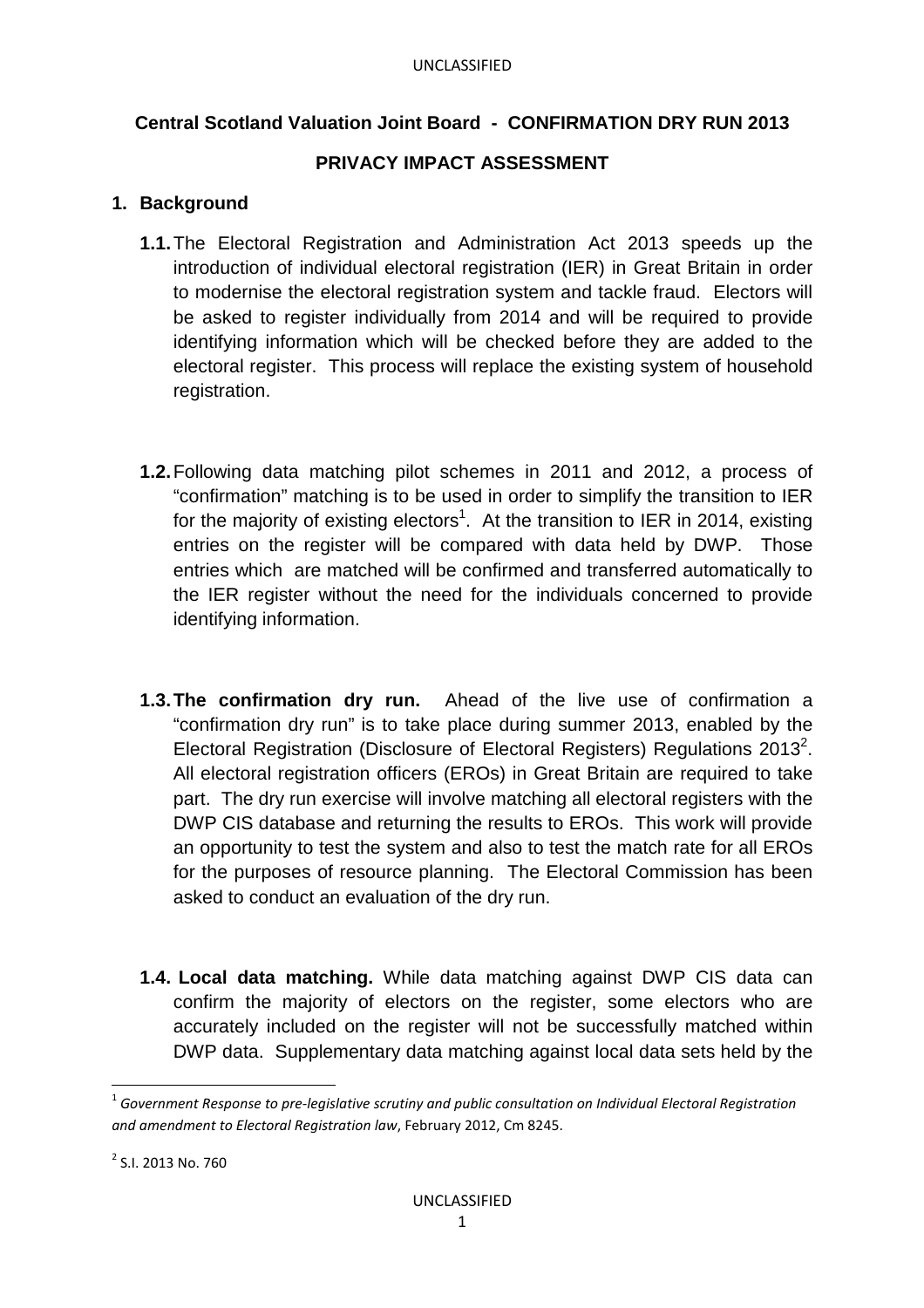#### UNCLASSIFIED

ERO's local authority,or the registers of births, marriages and deaths, may be a useful tool for confirming additional electors who cannot be matched using DWP data.<sup>3</sup>. In addition to comparing the register against DWP CIS data, as part of the dry run Central Scotland Valuation Joint Board expects to compare the electoral register against the following local data sets:

- **Council Tax extract** held by **Falkirk Council**
- **Council Tax extract** held by **Stirling Council**
- **Other datasets may be used if suitable IT software purchased or programs developed in-house or solutions offered by EMS suppliers are available.**
- **1.5.** The confirmation dry run is a practice exercise in preparation for the introduction of IER in 2014. It is not an early launch of IER and, as such, no elector will automatically be removed from the electoral register using the results of the dry run and/or local data matching.
- **1.6.** The confirmation dry run must comply with the relevant legislation<sup>4</sup> and HM Government information security standards<sup>5</sup>, and with the eight data protection principles which provide that data must be:
	- fairly and lawfully processed;

 $\overline{a}$ 

• processed for specific and lawful purposes and not further processed in a way that is incompatible with the original purpose;

 $^3$  See regulation 35 in each of the Representation of the People (England and Wales) Regulations 2001, SI 2001/341 and the Representation of the People (Scotland) Regulations 2001 SI 2001/497.

<sup>&</sup>lt;sup>4</sup> In particular: Data Protection Act 1998; Representation of the People Act (England and Wales) Regulations 2001; Representation of the People Act (Scotland) Regulations 2001; Electoral Registration and Administration Act 2013; Electoral Registration (Disclosure of Electoral Registers) Regulations 2013; Freedom of Information Act 2000.

<sup>&</sup>lt;sup>5</sup> CESG Information Assurance Standards, in particular IS5 (Secure Sanitisation) and IS6 (Protecting Personal Data and Managing Information Risk).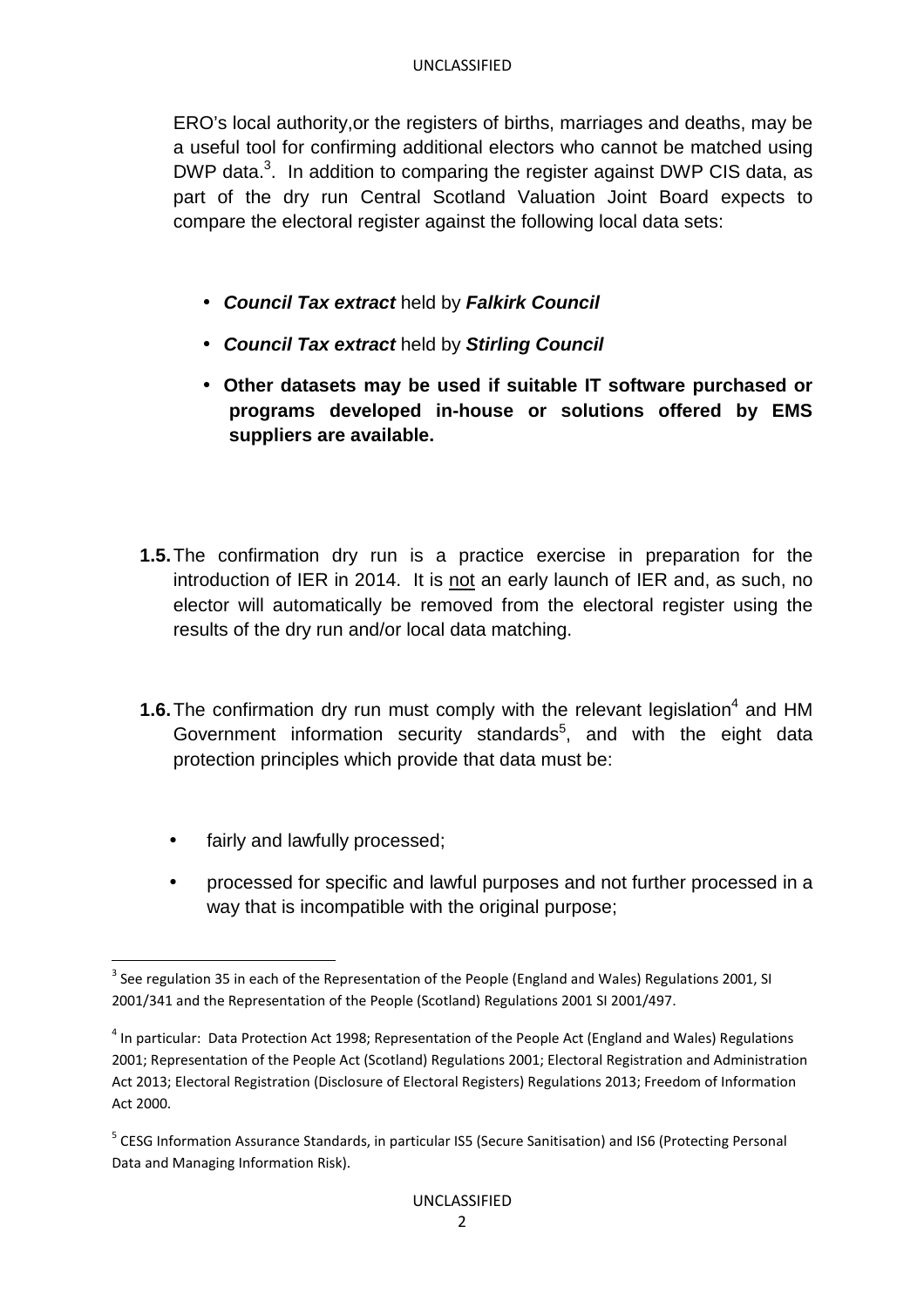- adequate, relevant and not excessive;
- accurate and up to date;
- not kept for longer than necessary;
- processed in accordance with the data subject's rights;
- kept secure;
- not transferred to countries outside the European Economic Area unless an adequate level of protection exists or an exemption applies.
- **1.7.** This Privacy Impact Assessment (PIA) describes how privacy issues which may arise from the confirmation dry run will be addressed and how the risks will be mitigated. The PIA may be updated or amended as necessary as the dry run proceeds.

### **2. Confirmation dry run – general approach**

- **2.1.** On a date to be assigned by Cabinet Office the ERO will, as provided by regulation 2 of the Electoral Registration (Disclosure of Electoral Registers) Regulations 2013, supply to Cabinet Office on behalf of the Lord President of the Council an extract from their electoral register. Data will be transferred by the ERO uploading their data into the Cabinet Office IER Digital Service. The Cabinet Office IER Digital Service will then transfer the data electronically to DWP for processing.
- **2.2.** DWP will compare the extract of the electoral register against DWP and Department for Social Development in Northern Ireland (DSDNI) data on the DWP CIS database and against HMRC child benefit and tax credit data. DWP will then provide to the ERO (via Cabinet Office) a matching report for each of these matches.
- **2.3. Local data matching.** In addition to matching the register against data held by DWP we intend to carry out supplementary local data matching so that we can assess whether, and to what extent, local data sets will help us to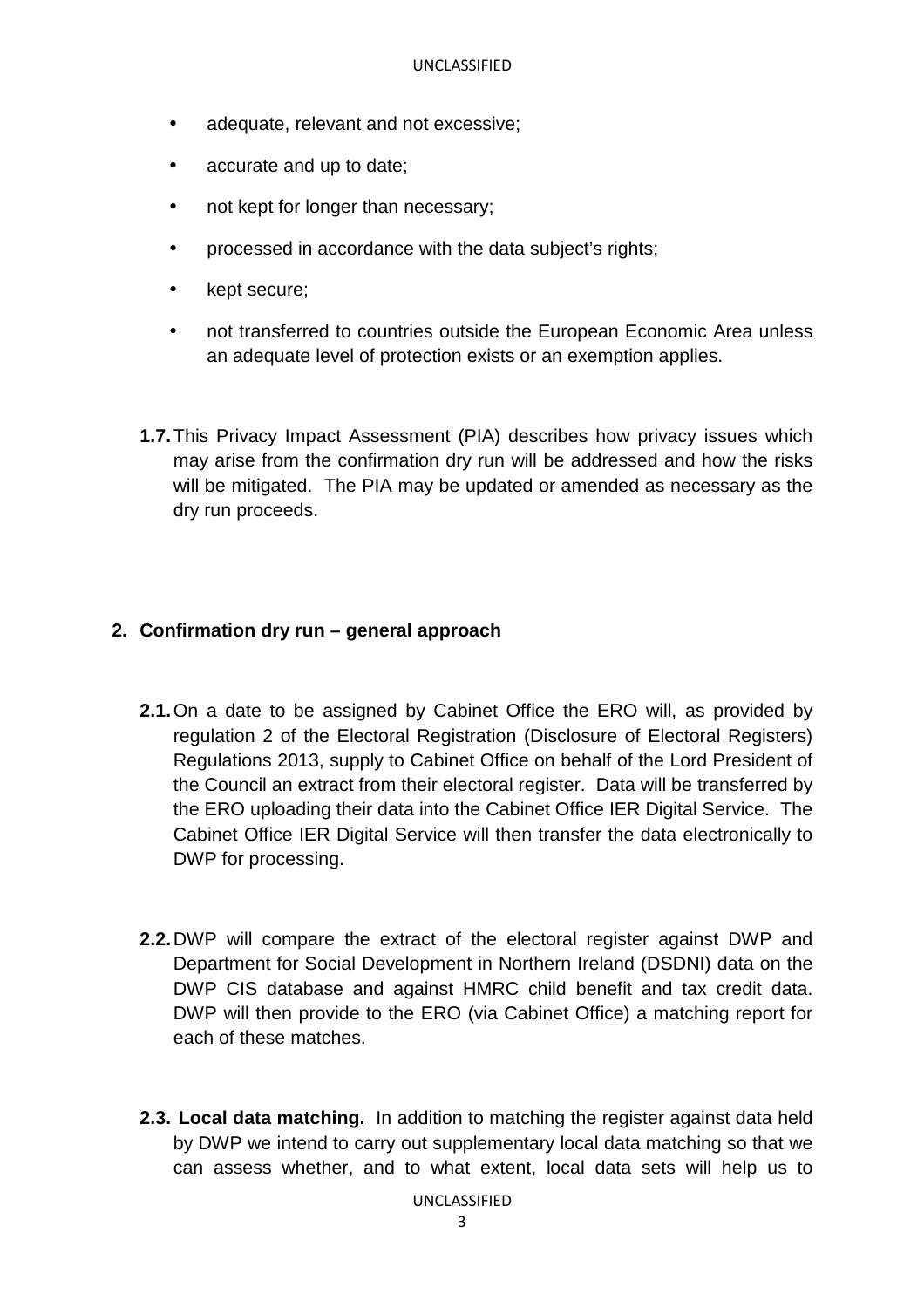confirm existing electors on the register on the transition to IER (please see paragraph 1.4 above).

**2.4.** At the end of the confirmation dry run we will assess its impact and report our findings to the Cabinet Office and the Electoral Commission. We will report the number of records sent and received and the number of electors it would be possible to confirm on the register. The information reported will not contain any personal data relating to individuals.

# **3. Key Questions**

### **3.1. Does the dry run apply new or additional information technologies that substantially increase the potential for invasion of privacy?**

We will be using information technology to compare personal information on the electoral register against personal information held by DWP. Consequently we will be accessing a rich government-held data source, and this is specifically provided for in the statutory basis for the dry run: the Electoral Registration (Disclosure of Electoral Registers) Regulations 2013 ("the 2013 Regulations") require EROs in Great Britain to disclose a copy of their electoral registers, together with any related information which is maintained by them and which relates to the information contained in the electoral registers. The regulations authorise the Secretary of State for Work and Pensions to compare the register against specified databases held by DWP and to disclose the results to the Lord President of the Council, who may then disclose them to the ERO. Regulation 3 of the 2013 Regulations provides that information may only be disclosed for the purposes set out in paragraph 1A(1) of Schedule 2 to the Representation of the People Act 1983, or for criminal or civil proceedings, and makes it an offence to disclose the information for any other purpose. In addition, the data safeguarding arrangements for the confirmation dry run are clearly articulated in Data Sharing Instructions imposed by the Lord President in accordance with Regulation 4 of the 2013 Regulations, and all taking part will in any case be required to comply with the applicable provisions of the Data Protection Act throughout.

**3.2. Does the dry run involve new identifiers, re-use of existing identifiers, or intrusive identification, identity authentication or identity management processes?**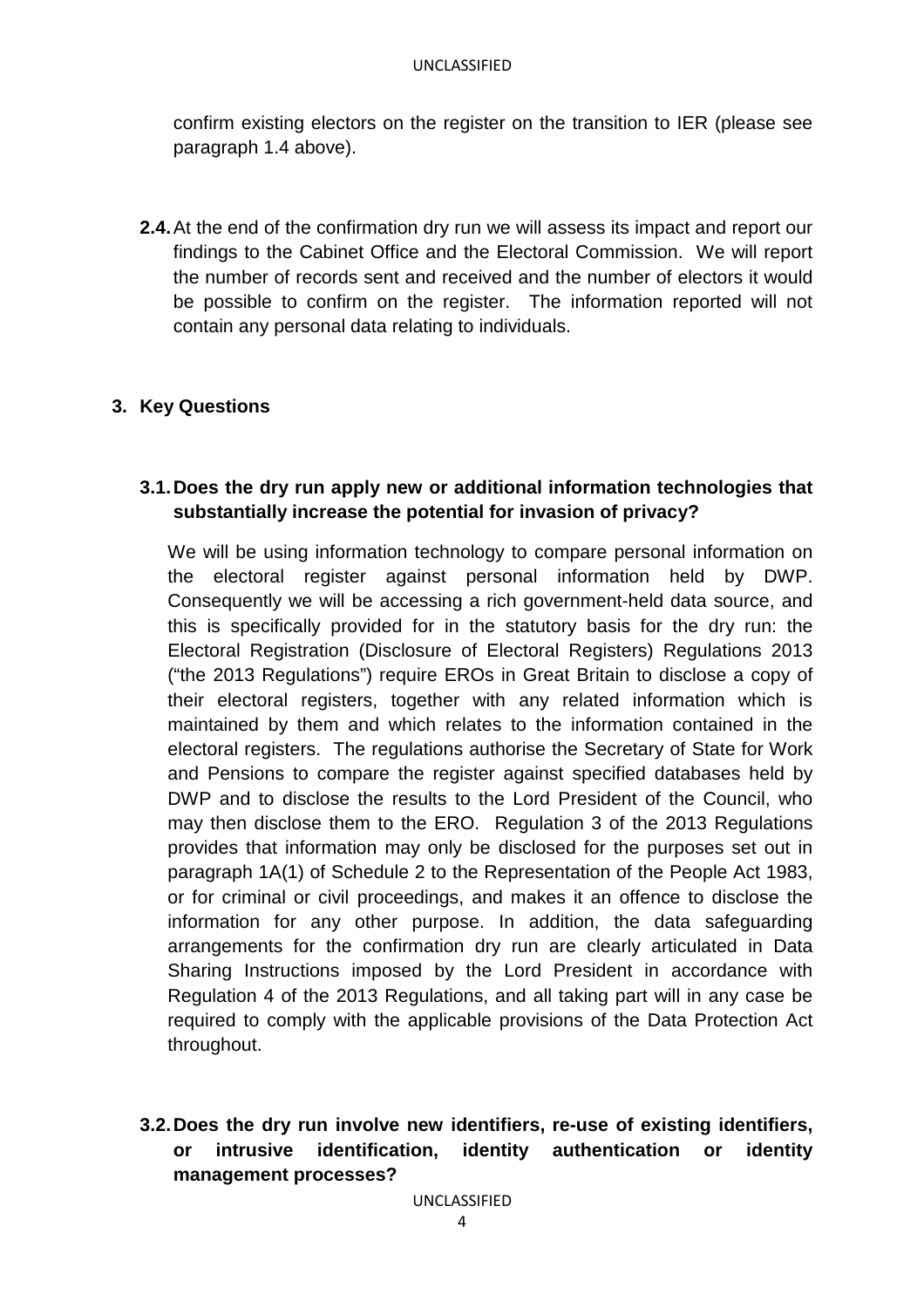#### UNCLASSIFIED

In order to match data we are re-using identifiers for currently-registered electors, but only those which are already found on the electoral register.

# **3.3. Might the dry run have the effect of denying anonymity, or converting transactions that could previously be conducted anonymously into identified transactions?**

EROs will exclude anonymous elector data from the extract of the electoral register transmitted to DWP. DWP, DSDNI and HMRC special customer records will not be matched with the extract of the electoral register, and any such records that may exist on the electoral register sent to DWP will automatically receive a "not matched" score.

**3.4. Does the dry run involve multiple organisations, whether they are government agencies (e.g. in 'joined-up government' initiatives) or private sector organisations (e.g. as outsourced service providers or as 'business partners')?**

Yes – the organisations involved in our confirmation dry run are:

- Department for Work and Pensions
- Cabinet Office
- FCO Services
- Vodafone Group plc
- Halarose Ltd
- Oynx Group
- Central Scotland Valuation Joint Board
- Falkirk Council
- Stirling Council
- Clackmannanshire Council

**3.5. Does the dry run involve new or significantly changed handling of personal data that is of particular concern to individuals?**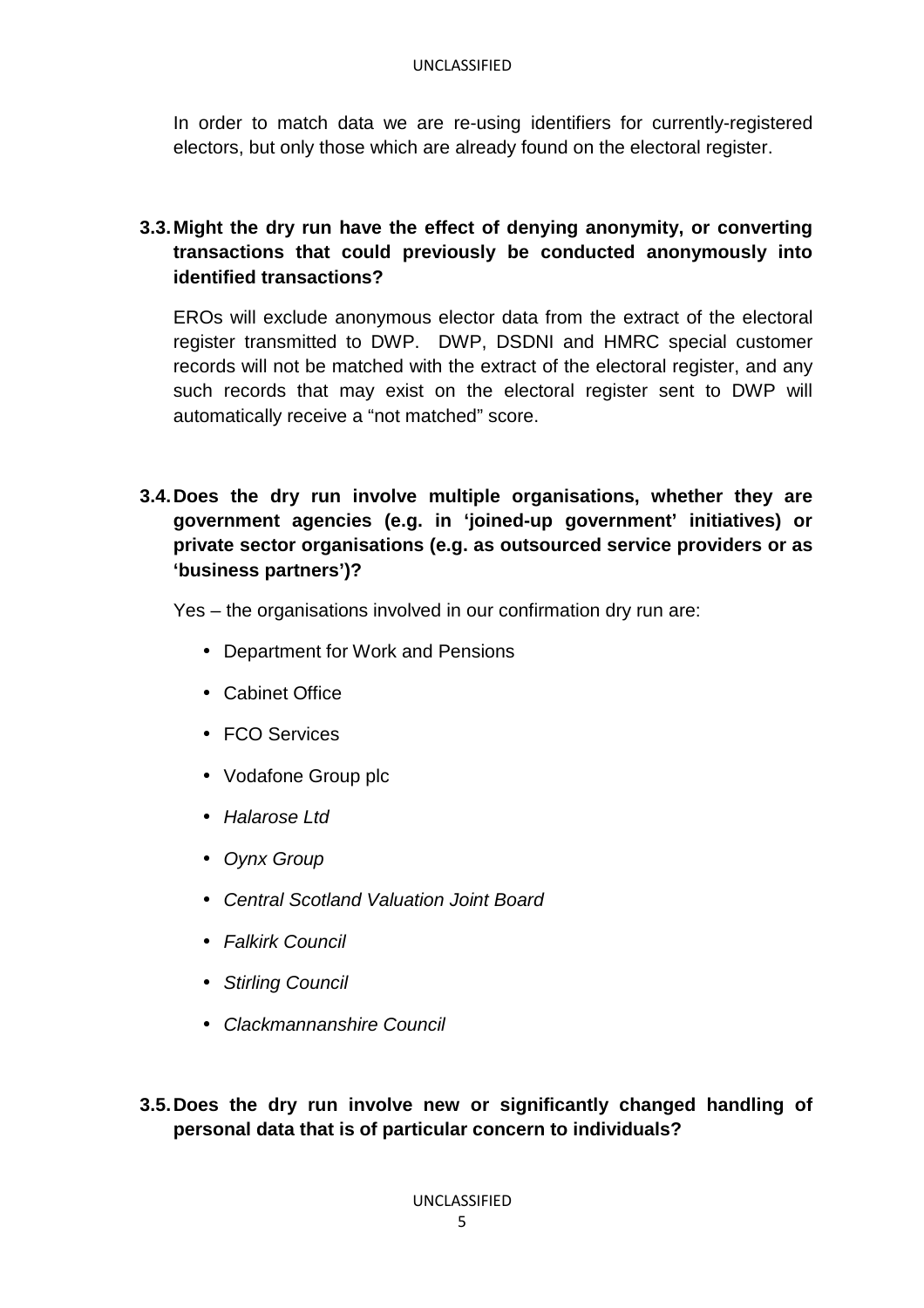#### UNCLASSIFIED

Yes, as explained in paragraphs 3.1 and 3.2 above, but the storage and handling of data will be closely controlled within arrangements outlined at section 4 below.

# **3.6. Does the dry run involve new or significantly changed handling of a considerable amount of personal data about each individual in the database?**

The data provided about an individual under the dry run will comprise electoral number, first name; last name; middle name; date of birth; nationality; whether included in the edited register; current address; current postcode; current Unique Property Reference Number; previous address; previous Unique Property Reference Number; and previous postcode. Information kept in the same database and which relates to the source, collection or recording of an item of data (e.g. the date on which an address was last updated) will also be provided.

# **3.7. Does the dry run involve new or significantly changed handling of personal data about a large number of individuals?**

Yes - the dry run will access electors' personal data held on the electoral register and in other local authority records and electors' personal data held by a Government department. However, EROs and their staff and central government officials involved in the dry run are well accustomed to managing and processing personal data and are familiar with the legal and administrative requirements for doing so.

# **3.8. Does the dry run relate to data processing which is in any way exempt from legislative privacy protections?**

Yes. Paragraph 1A(4) of Schedule 2 to the Representation of the People Act 1983 enables the data to be provided despite any statutory or other restriction on the disclosure of information. In any event, the dry run will comply with data processing principles set out at paragraph 1.5 above.

# **3.9. Does the dry run involve systematic disclosure of personal data to or access by any third party which is not subject to comparable privacy regulation?**

No. The organisations involved in the confirmation dry run are all subject to extensive legal scrutiny.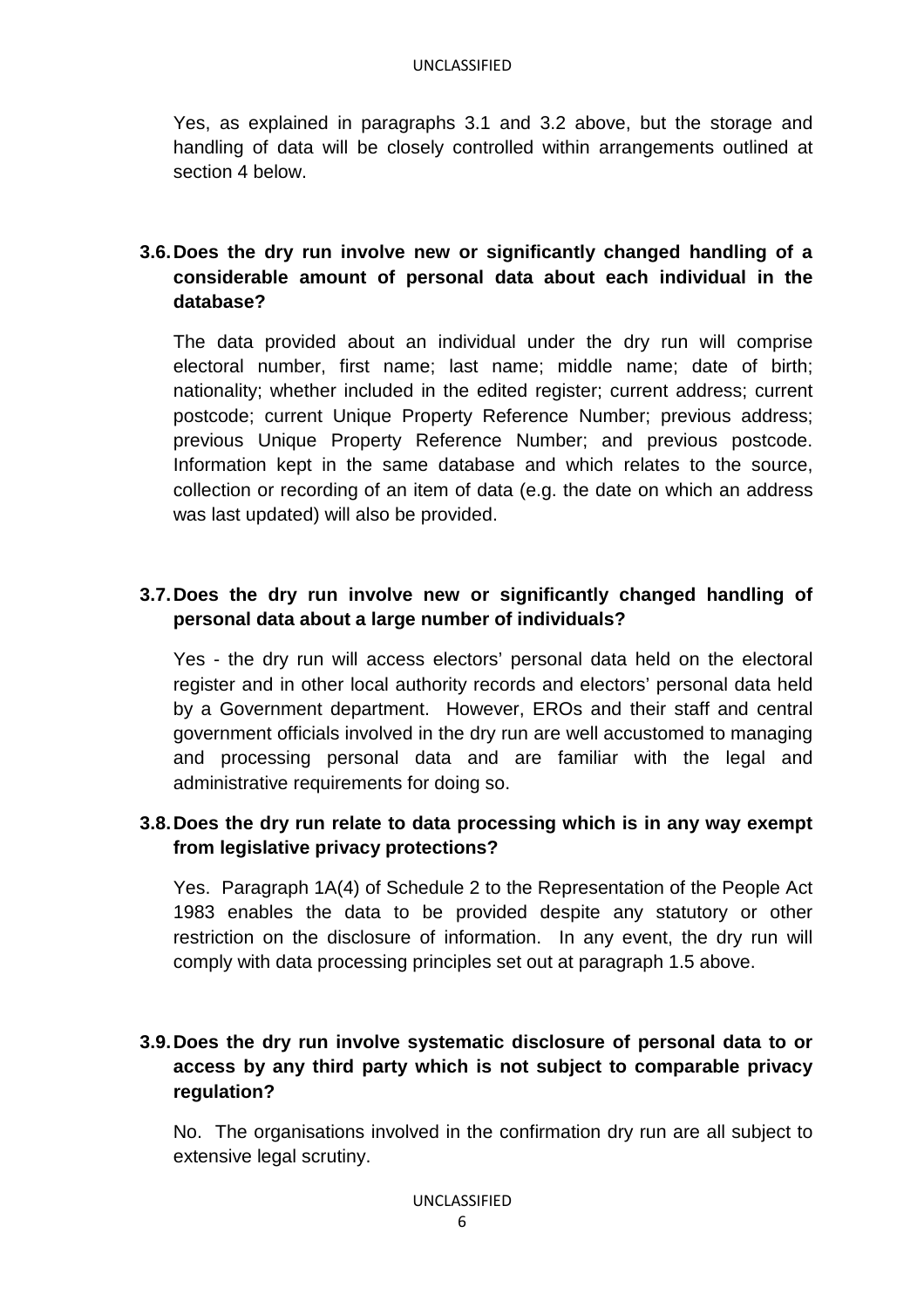### **4. Compliance with privacy requirements and the data protection principles**

- **4.1.** The statutory instrument governing the confirmation dry run will open a legal gateway for the data to be shared. It requires that any person who discloses information under the regulations must process it in accordance with any requirements as to the processing of that information that may have been imposed by the Lord President in writing, including requirements as to its transfer, storage, destruction and security; and any such requirements must be imposed by the Lord President before an ERO is required to disclose the information. As indicated in paragraph 3.1 such requirements are being imposed.
- **4.2.** The confirmation dry run will comply with the data protection principles in the following ways.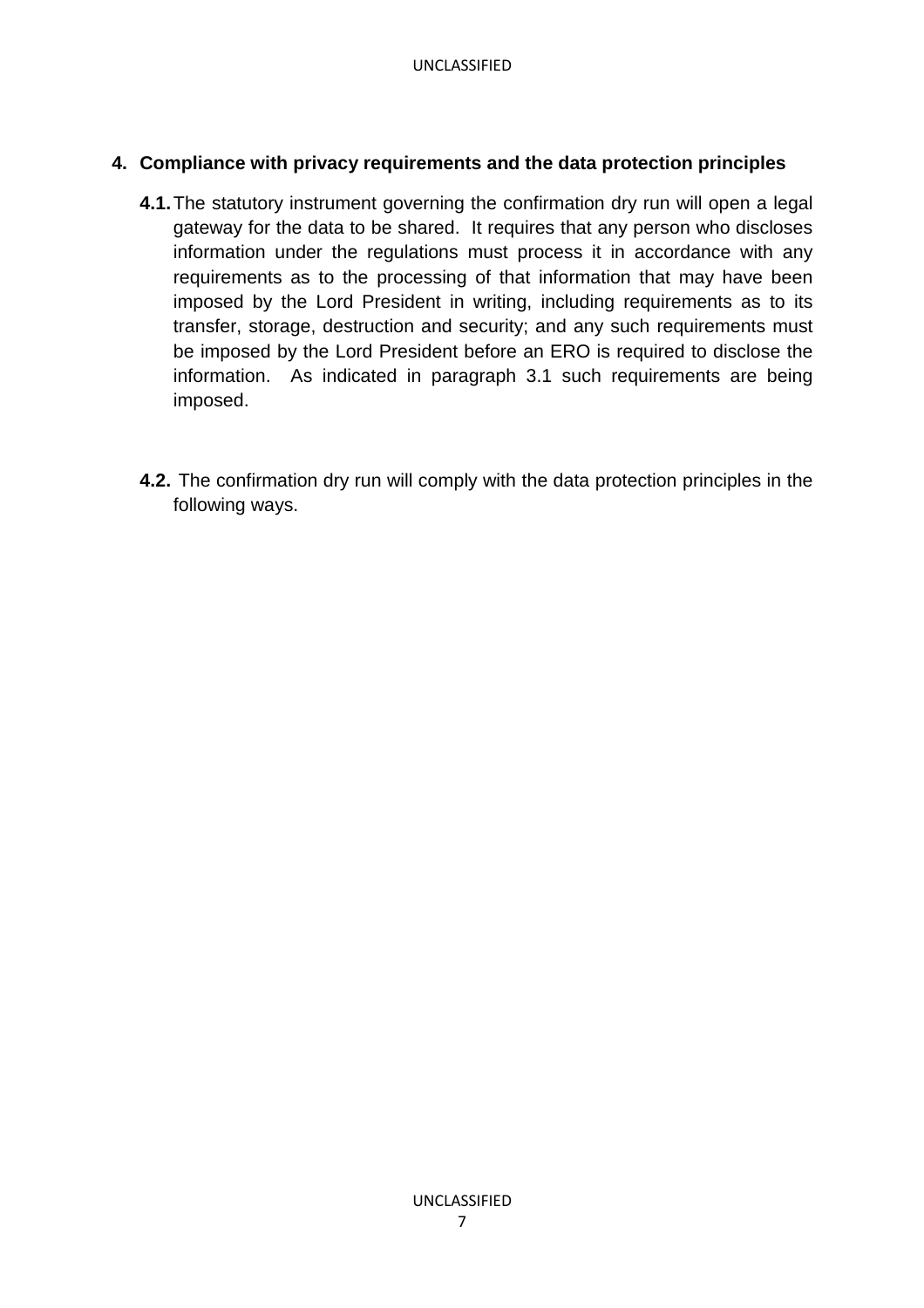| <b>Data Protection Principles - data</b>                                                                                                  | How our confirmation dry run will                                                                                                                                                                                                                                                                                                                                                                                                                                                                                                                                               |
|-------------------------------------------------------------------------------------------------------------------------------------------|---------------------------------------------------------------------------------------------------------------------------------------------------------------------------------------------------------------------------------------------------------------------------------------------------------------------------------------------------------------------------------------------------------------------------------------------------------------------------------------------------------------------------------------------------------------------------------|
| must be                                                                                                                                   | comply                                                                                                                                                                                                                                                                                                                                                                                                                                                                                                                                                                          |
| <b>Fairly and lawfully processed</b>                                                                                                      | Processing is permitted by primary<br>legislation. Public authorities will use<br>the data received from the ERO solely<br>for the purpose of providing the ERO<br>with a matching report.                                                                                                                                                                                                                                                                                                                                                                                      |
|                                                                                                                                           | Only EROs and support staff will have<br>access to data received from public<br>authorities. Other council staff will not<br>have access to this data.                                                                                                                                                                                                                                                                                                                                                                                                                          |
| Processed for specific and lawful<br>purposes and not further<br>processed in a way that is<br>incompatible with the original<br>purposes | The ERO will use the data solely for<br>the purposes provided for in the 2013<br>Regulations.                                                                                                                                                                                                                                                                                                                                                                                                                                                                                   |
| Adequate, relevant but not<br>excessive                                                                                                   | Only the information required for the<br>purposes of the confirmation dry run<br>and authorised to be provided by the<br>relevant statutory instrument will be<br>used.                                                                                                                                                                                                                                                                                                                                                                                                         |
| Accurate and up to date                                                                                                                   | The DWP CIS database is a trusted<br>Government data source. However,<br>the ability of CIS to provide accurate<br>information for matching is based on<br>the feeds of information from its own<br>sources being informed of changes of<br>a customer's circumstance. For<br>example, if a person changes<br>address, but does not notify any of<br>the systems which feed CIS, then CIS<br>will continue to show their old<br>address. There may also be a time<br>lag between a change of<br>circumstances being notified to a<br>feeder system and its appearing on<br>CIS. |
| Not kept for longer than is                                                                                                               | The data sharing instructions imposed                                                                                                                                                                                                                                                                                                                                                                                                                                                                                                                                           |
| <b>UNCLASSIFIED</b>                                                                                                                       |                                                                                                                                                                                                                                                                                                                                                                                                                                                                                                                                                                                 |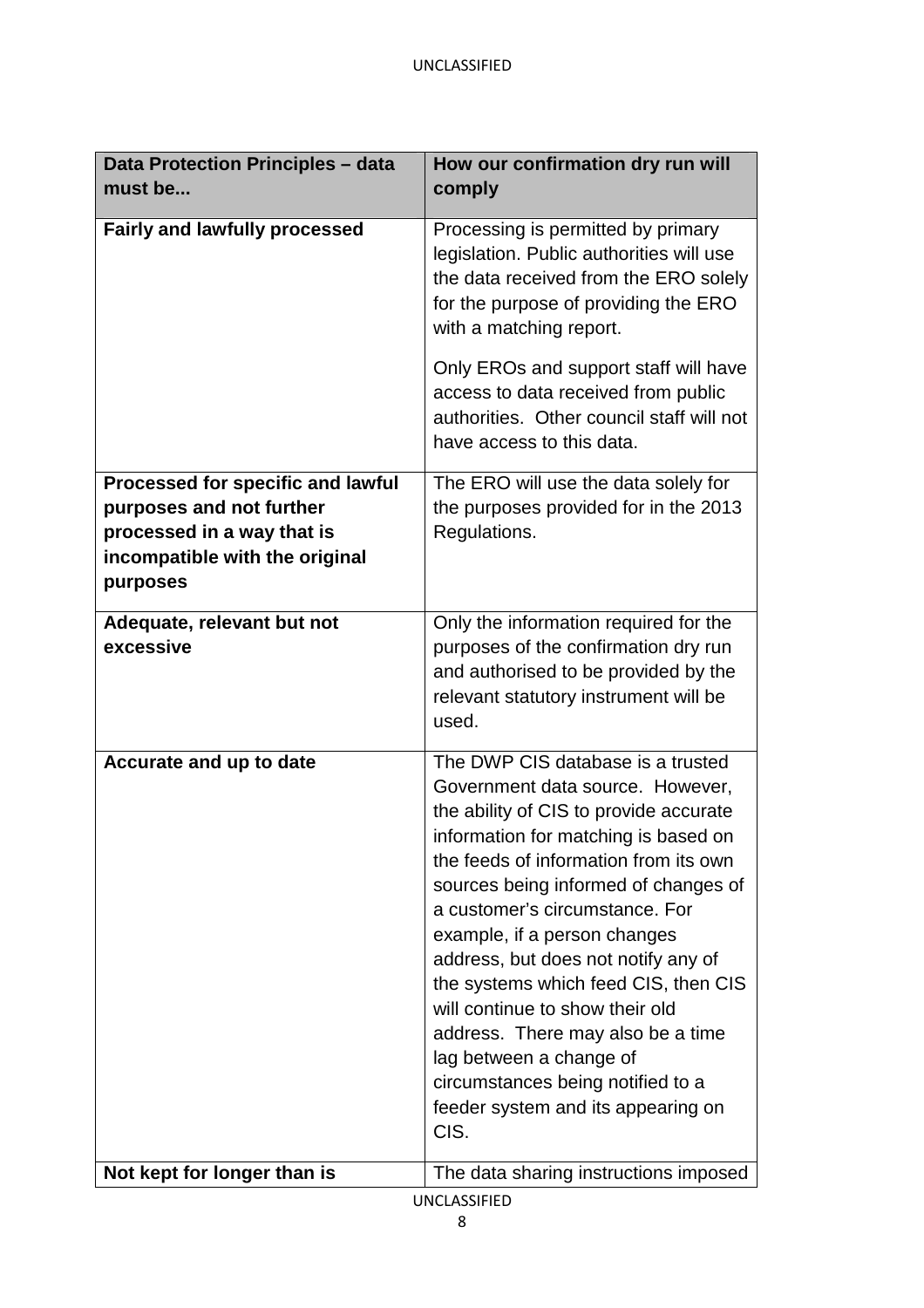| Data Protection Principles - data                         | How our confirmation dry run will                                                                                                                                                                                                                                                                                                                                                                                                                                                                                                                                              |
|-----------------------------------------------------------|--------------------------------------------------------------------------------------------------------------------------------------------------------------------------------------------------------------------------------------------------------------------------------------------------------------------------------------------------------------------------------------------------------------------------------------------------------------------------------------------------------------------------------------------------------------------------------|
| must be                                                   | comply                                                                                                                                                                                                                                                                                                                                                                                                                                                                                                                                                                         |
| necessary                                                 | by the Lord President in accordance<br>with Regulation 4 of the 2013<br><b>Regulations require that EROs</b><br>securely destroy all data received for<br>the purposes of the dry run at the end<br>of the exercise, except where the<br>ERO is aware that information may<br>need to be disclosed for civil or<br>criminal proceedings. The data to be<br>securely destroyed includes the<br>destruction of electronic mails, paper<br>copies and all electronic copies.<br>Printed material will be shredded, or<br>disposed of in a sealed confidential<br>waste container. |
|                                                           | Where data is required for civil or<br>criminal proceedings, the minimum<br>amount of data necessary to those<br>proceedings may be retained for so<br>long as the proceedings last.                                                                                                                                                                                                                                                                                                                                                                                           |
|                                                           | Electronic files which may be of<br>interest to the Electoral Commission<br>in their evaluation of the dry run may<br>be retained until the evaluation is<br>complete.                                                                                                                                                                                                                                                                                                                                                                                                         |
|                                                           | Public authorities will securely destroy<br>all ERO-supplied data at the end of<br>the dry run.                                                                                                                                                                                                                                                                                                                                                                                                                                                                                |
| Processed in accordance with the<br>data subject's rights | Data will be confidentially processed.<br>No data about anonymous electors<br>will be sent to DWP.                                                                                                                                                                                                                                                                                                                                                                                                                                                                             |
|                                                           | DWP, DSDNI and HMRC sensitive<br>customer records will not be matched<br>with the extract of the electoral<br>register.                                                                                                                                                                                                                                                                                                                                                                                                                                                        |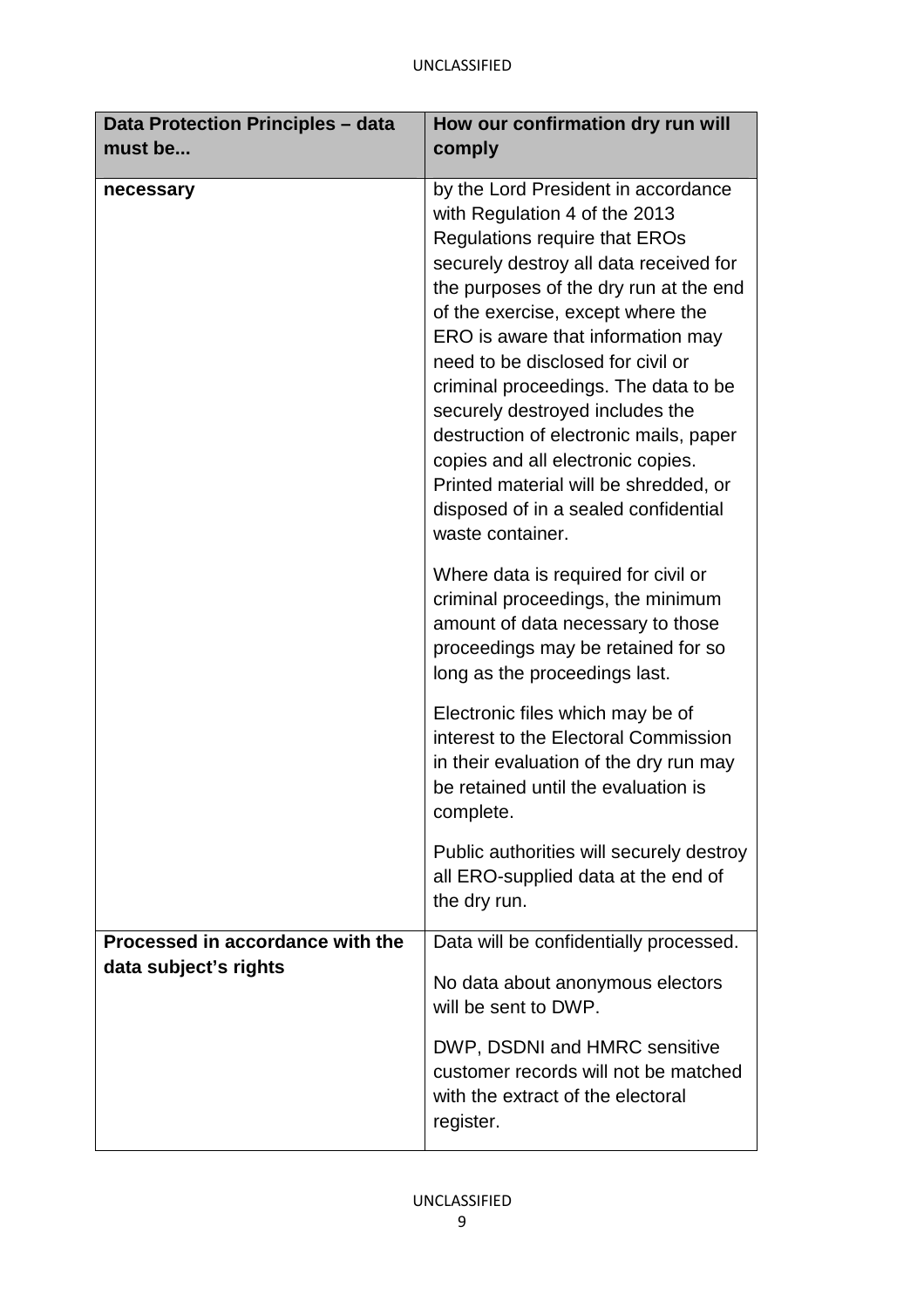| Data Protection Principles - data<br>must be                                                                     | How our confirmation dry run will<br>comply                                                                                                                                                                                                                                                                                                                                             |
|------------------------------------------------------------------------------------------------------------------|-----------------------------------------------------------------------------------------------------------------------------------------------------------------------------------------------------------------------------------------------------------------------------------------------------------------------------------------------------------------------------------------|
| <b>Kept secure</b>                                                                                               | All activities involved in the<br>confirmation dry run must comply with<br>applicable legislation and HM<br>Government policy, including the Data<br>Protection Act 1998; the 2013<br><b>Regulations and Lord President's</b><br>requirements imposed in accordance<br>with them; HM Government Security<br><b>Policy Framework; and Government</b><br>Information Assurance Standards. |
|                                                                                                                  | Data will be transferred and stored<br>securely. Only named individuals will<br>be authorised to transfer data.                                                                                                                                                                                                                                                                         |
|                                                                                                                  | Protection of information training will<br>be provided to all staff involved before<br>they have access to data used in the<br>confirmation dry run.                                                                                                                                                                                                                                    |
| Not transferred to countries<br>outside the EEA unless exemption<br>applies or adequate protection is<br>ensured | The data will not be transferred to<br>countries outside the United Kingdom.                                                                                                                                                                                                                                                                                                            |

# **5. Stakeholders**

Stakeholders are:

- The ERO
- Halarose Ltd
- Oynx Group
- Falkirk Council
- Stirling Council
- Clackmannanshire Council